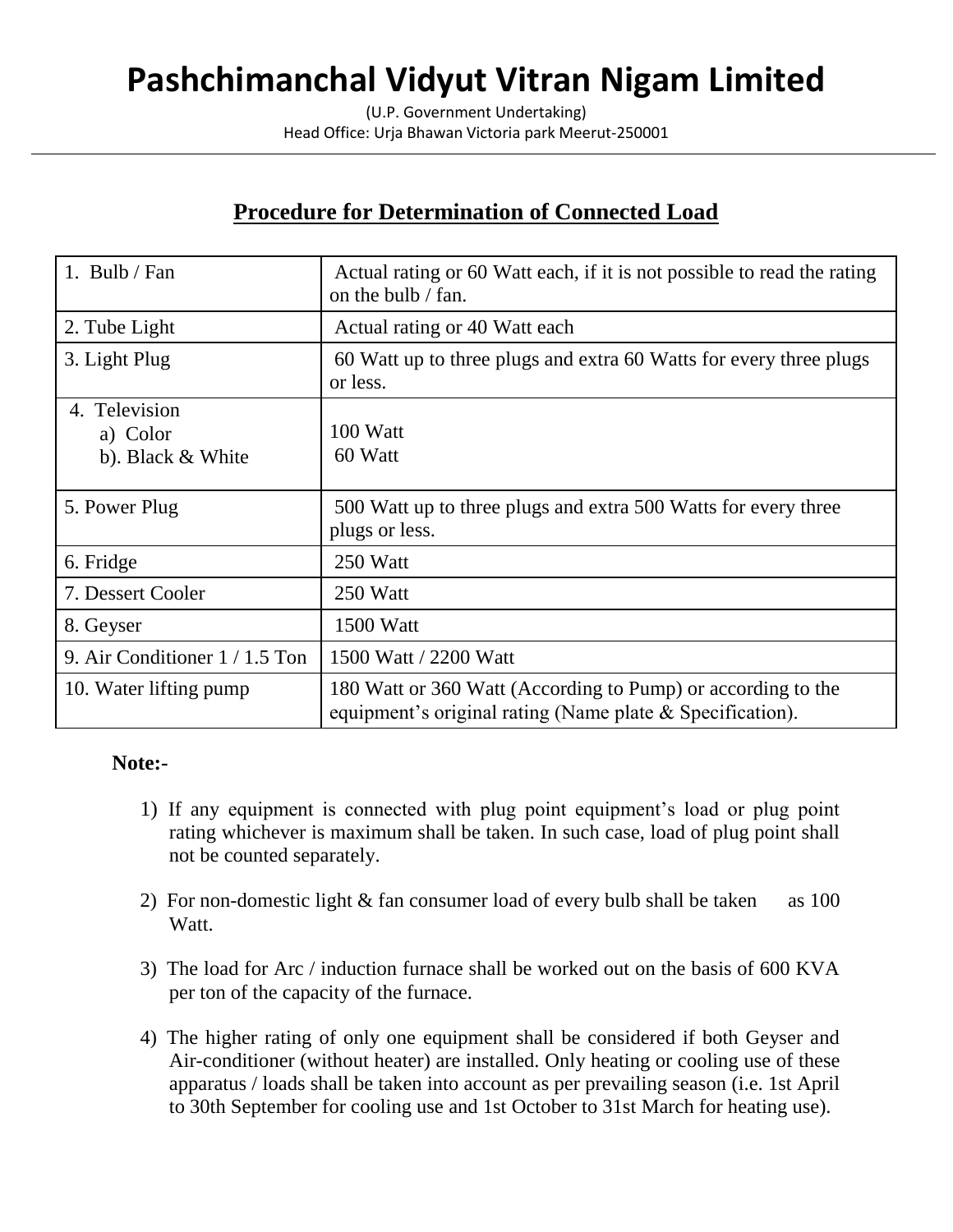## **Pashchimanchal Vidyut Vitran Nigam Limited**

(U.P. Government Undertaking) Head Office: Urja Bhawan Victoria park Meerut-250001

- 5) The equipment which is under installation and not connected electrically, equipment stored in warehouse / showrooms either as spare or for sale is not to be considered as "connected load".
- 6) For the purpose of assessment in domestic connections, the water pump, microwave ovens, washing machines, small domestic appliances shall be considered for assessment for one hour working per day on 100 % load factor. Appliances less than 200 watt shall not be taken into account.

#### **Guidelines for Determination of Load in case of Multi-storied Building/Colonies**

- (i) For domestic 500 watt per 10 sq. meters of the constructed area or requisitioned load, whichever is higher.
- (ii) For commercial 1500 watt per 10 sq. meters of the constructed area or requisitioned load, whichever is higher.
- (iii) For lift, water lifting pump, streetlight if any, corridor / campus lighting and other common facilities, actual load shall be calculated.
- (iv) The constructed area calculated for (i) and (ii) above shall exclude the constructed area arrived at in (iii).
- (v) Following diversity factors shall be considered for determining the maximum demand:
	- a) Non Domestic Area: 0.75
	- b) Domestic Area: 0.5

#### **Note:-**

- 1. Multistoried building means a building having three or more stories excluding basement.
- 2. For car parking area, staircase area and balcony area, 50% of the area shall be taken for calculating the built up/constructed area.
- 3. Water tank area and Chajja projection area shall not be considered for calculating the built up/constructed area.
- 4. In case the sanctioned plan indicates two or more buildings in the same premises or the colony, they shall be clubbed together to calculate built up/constructed area.